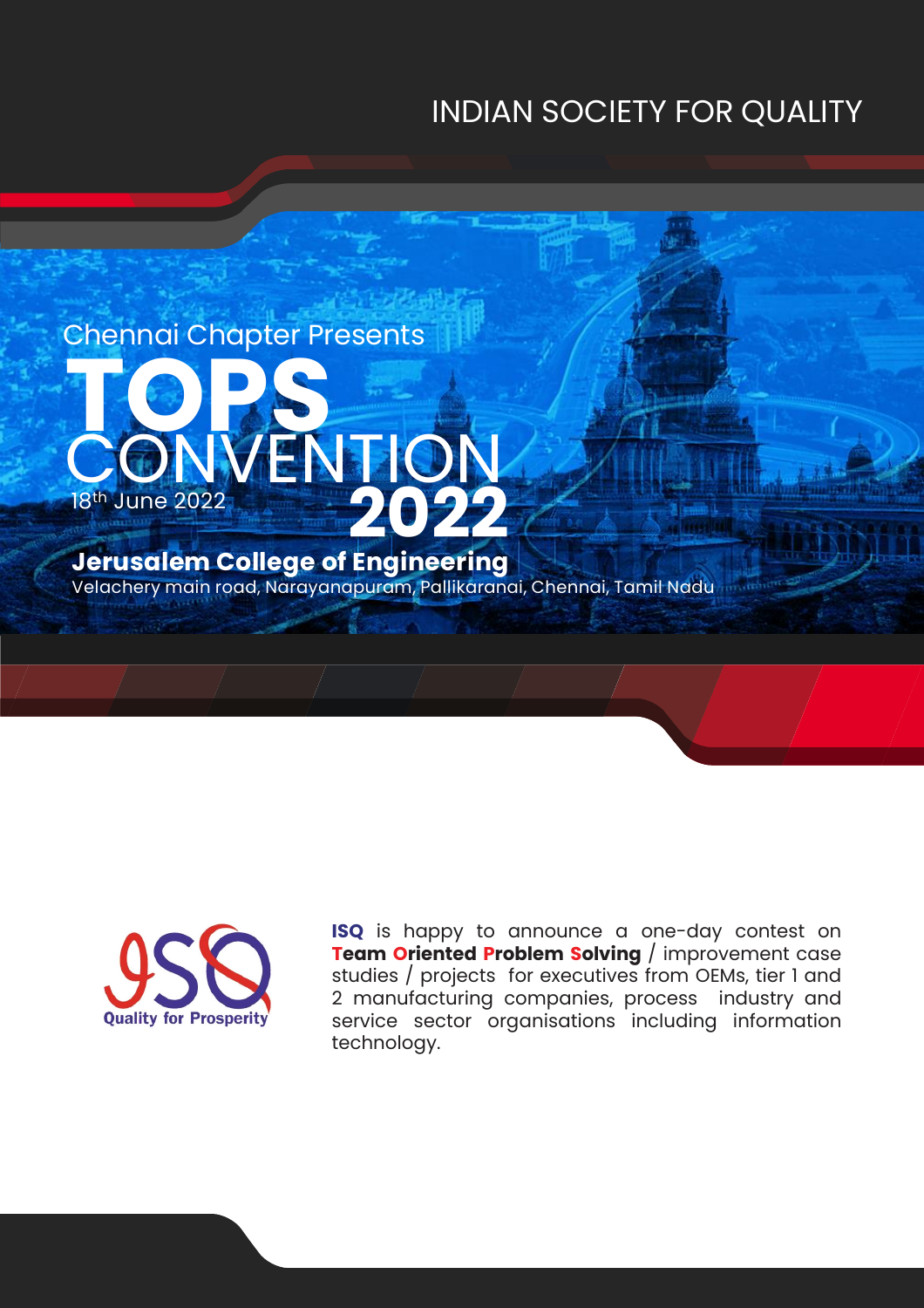

**Quality for Prosperi** 

# **Objective**

To promote scientific approach towards problem solving and team work, customer centric approach and technical and soft skills capability enhancement by sharing/ learning through some of the best case studies from organisations of repute.

### **About Us**

Indian Society for Quality (ISQ) is a not-for-profit society established in 1996 to fill the need for a national forum for interaction among quality professionals, leaders, practitioners and academicians. ISQ is a non-partisan, independent body that attracts and invites individual members from business organizations, health care and educational institutions, government agencies and NGOs. Members share their knowledge and learn from each other. ISQ is thus engaged in both creating and disseminating knowledge.

#### Its mission is to "**Contribute to the thriving of humanity in a healthy planet"**

ISQ is well linked to similar national quality bodies in other countries. It is a board member from its very inception and has represented India in the Asian Network for Quality (ANQ). ISQ is a national partner to International Quality Innovation Award initiated by Laatukeskus Excellence, Finland and Quality Sustainability Award promoted by International Academy for Quality. ISQ is the face of India in the world of quality.

To know more, please visit [www.isqnet.org](http://www.isqnet.org/)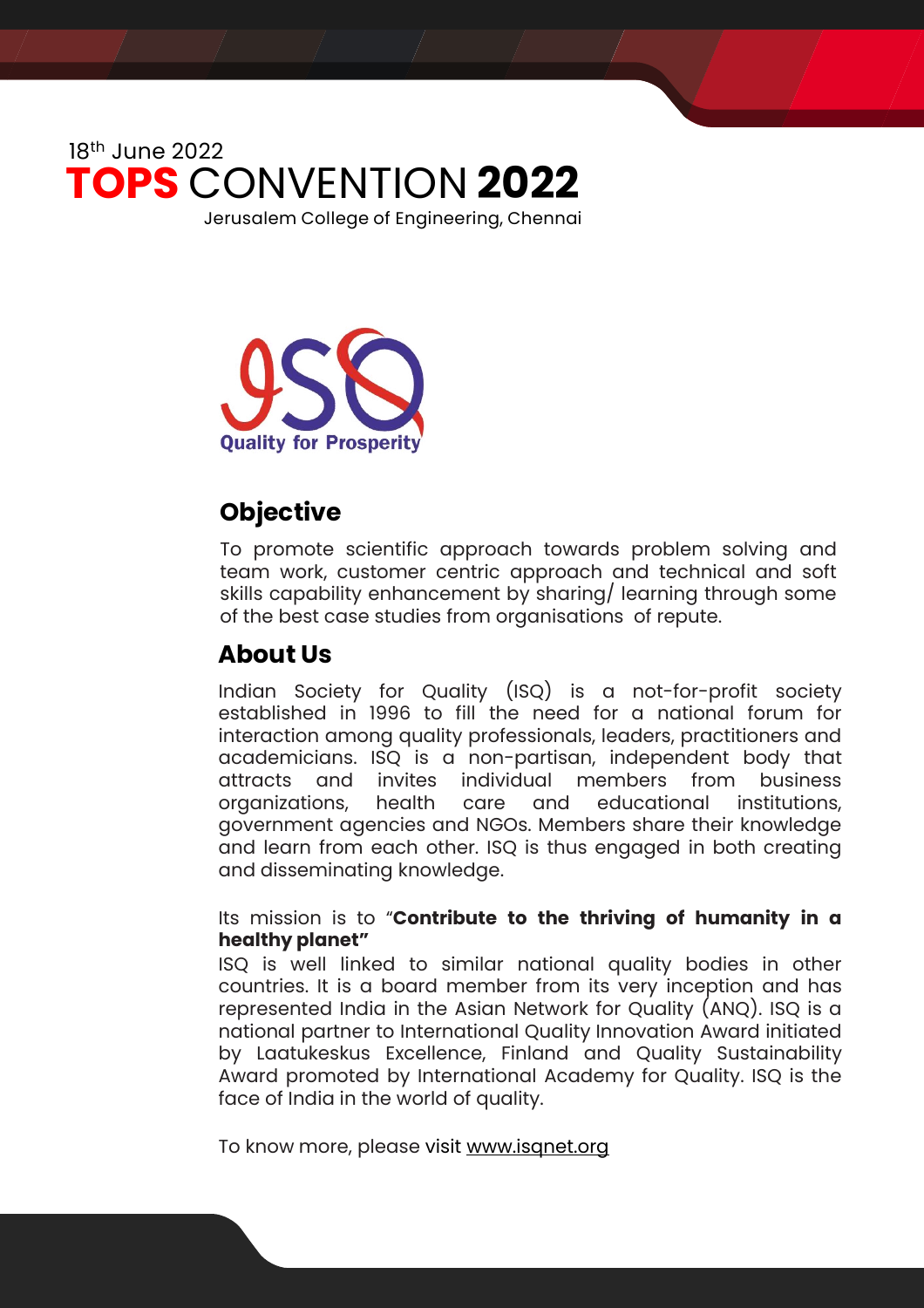



### **Who can participate?**

The competition is open to **Executives/ Supervisors** from OEMs, tier 1 & 2 companies, process and service organisations applicable to diverse areas of problem solving and it is methodology agnostic. Some suggested area for the Case Studies are New Product Development, Six Sigma, Customer Concern Resolution, Industry 4.0, DOE, CSI, 8D methodology, VSM, Life Cycle Assessment and TRIZ Methodology.

### **The programme details**

The competition is subdivided based on the methods/ tools employed during the problem solving as

#### **Basic Problem-solving**

Methods include 7 QC Tools, Why Why analysis, 8D Methods, 4M, QC Story etc. Project has moderate level of scope ad complexity such as single defect on specific model or single station. Project has made impact on department or section level KPI.

#### **Advanced problem-solving**

Usage of advanced level tools such as design of experiments, hypothesis testing, Multi-Vari, Good Bad Analysis, Innovation, TRIZ, Lean, TPM or Six Sigma Tools. Project has made impact on company level KPI or department level KPI. Project scope can be one product with multiple defects or multiple products with single defect, multiple process under consideration for analysis.

#### **Note**:

- Case studies should be from FY 2019- 20 and later.
- Presentation time for
	- a. Basic problem-solving projects, 15 mins presentation and 5 mins Q&A b. Advanced problem-solving projects – 20 mins presentation and 10 mins Q&A.
- Parallel sessions for the presentation of case studies may be organised depending upon the number of entries.